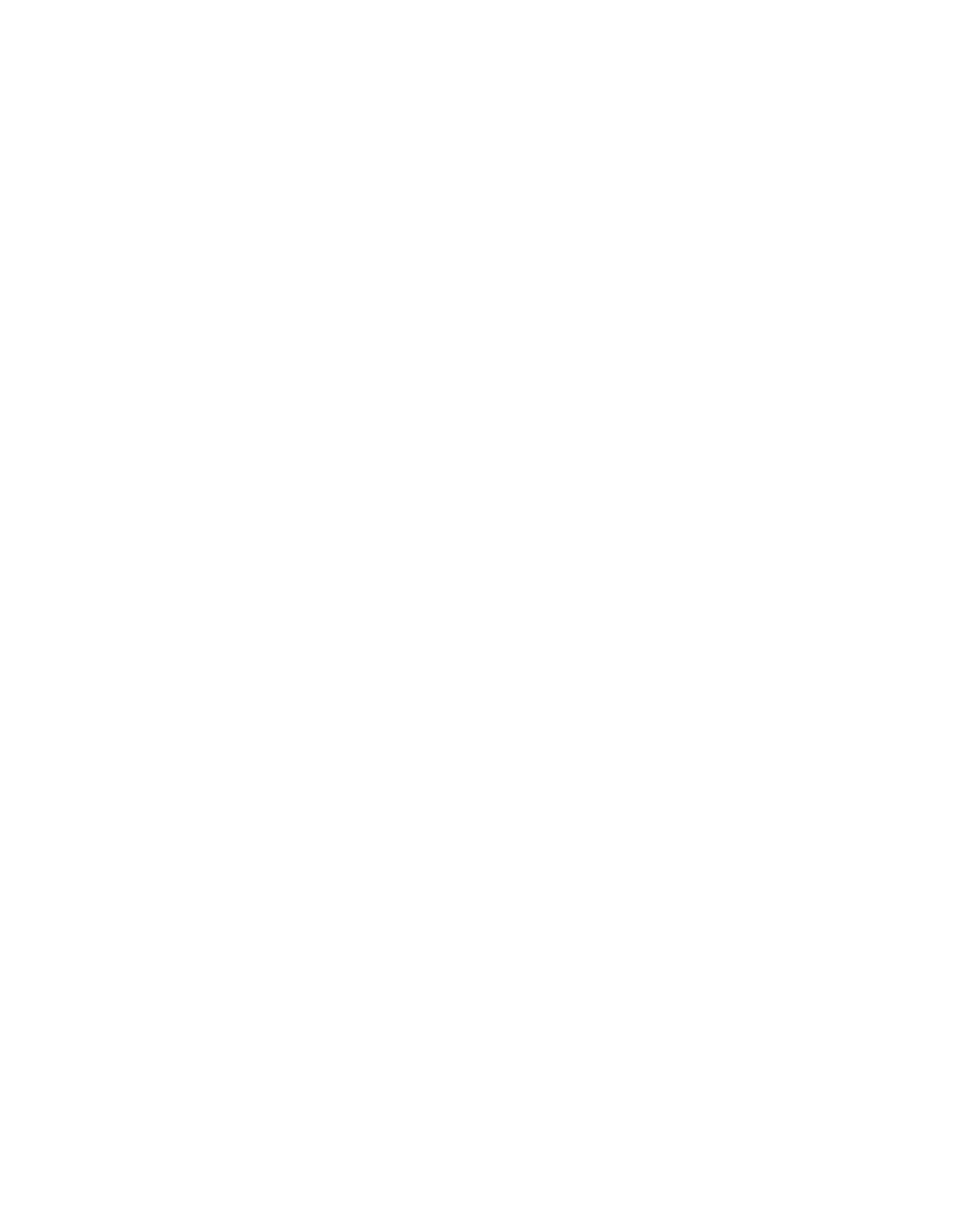# **[SECTION 3.](#page-0-0) INTERAGENCY AND PUBLIC INVOLVEMENT**

Interagency coordination and public involvement occurred through meetings with the Project Management Team (PMT) and Project Steering Committee (SC). In addition, a public open house was conducted to gain input on the preliminary recommendations.

### PROJECT MANAGEMENT TEAM

The PMT's role was to advise the consultant team on the technical elements of the project and make the final decisions regarding the overall project direction based on input from the consultant team, SC, and the public. Three PMT meetings were held between June and October 2012.

The SC provided a balanced representation of interests as well as a communication link with elected officials, citizens, and groups in the community. Members included agency staff representatives, representatives of local business groups, elected officials, and advocates of key interests, including transportation, social, and civic groups. Responsibilities of SC members included representing their constituents' perspectives during group deliberations, communicating project progress to them, and working to develop recommendations in the development of projects that are consensus based.

#### DEVELOPER MEETINGS

Key land-owners and developers were contacted at the initiation of the NWFTS update in order to identify potential changes to the plans for their property. Meetings were held with key land-owners and developers including Avimor, M3 Companies, and Rick Thomas. The purpose of these meetings and contacts was to introduce the project and identify the likely development that may occur by 2035.

### PUBLIC OPEN HOUSE

One public open house was held from 5:30 to 7:30 p.m. on October 11, 2012, to offer citizens the opportunity to review and comment on the preliminary plan updates. Approximately 60 people attended the public open house and 41 comment sheets were received. Summary information of the open house is included in the Appendix A.

ACHD developed mailers, as shown in [Figure 3,](#page-2-0) placed sandwich signs throughout the study area, and had **Figure 3: Open House Announcement**



The Ada County Highway District (ACHD) and the City of Eagle are currently updating the Northwest **Foothills Transportation** Study. The purpose of the update is to analyze traffic operations and identify improvements needed within the study area based on new 2035 demographics.

Your input is needed!

<span id="page-2-0"></span>

**Open House** October 11, 2012 | 5:30-7 p.m. Eagle Christian Church | 100 Short Road, Eagle

#### Northwest Foothills Transportation Study

In 2008 the Northwest Foothills Transportation Study analyzed impacts that future development could have on the existing and future transportation system in Northwest Ada County. As part of the study ACHD and<br>the City of Eagle identified future transportation needs and established policies for improving the transportation system. The intent of this study was not to endorse development, but to provide mechanisms for<br>infrastructure should development occur.

If you are unable to attend this meeting, materials from It you are unable to discussed in the open house, as well as a short survey, will be available<br>at www.achdidaho.org by close of business on<br>October 12.

> Written comments may also be sent to 3775 Adams St., Garden City, ID<br>83714 or to projects@achdidaho.org. While your comments are always velcome they can be best utilized if received by October 25, 2012.

For more information, please contact Jeff Lowe, ACHD Senior<br>Transportation Planner, at 387-6235<br>or *projects@achdidaho.org*.